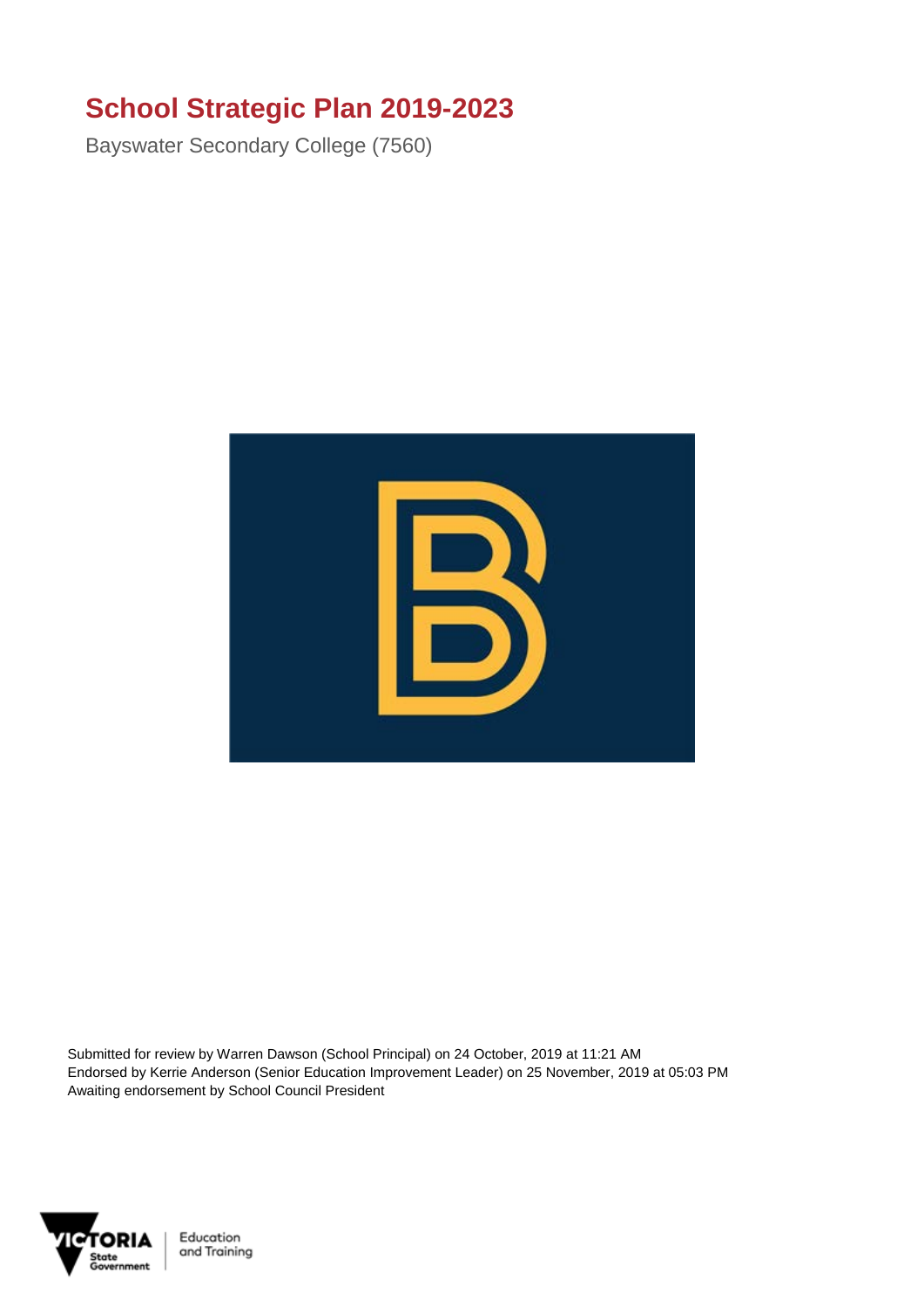## **School Strategic Plan - 2019-2023**

Bayswater Secondary College (7560)

| <b>School vision</b> | Bayswater Secondary College is striving to create and deliver a rigorous, challenging, engaging and high performing educational<br>program that caters for all student learning needs, while creating new opportunities for the future. The school is a centre for the<br>community and we value our strong relationships with parents and members of the local and wider community, including our<br>international and university partnerships. We are aspirational in our collective outlook as we strive to achieve improved academic<br>performance and build upon our social and community connections so that all students at Bayswater have a positive and strong<br>sense of who they are, as active global citizens. Our learning community is welcoming and highly diverse and we celebrate and<br>acknowledge the broad range of strengths, skills and attributes that all members of our school community possess. |
|----------------------|--------------------------------------------------------------------------------------------------------------------------------------------------------------------------------------------------------------------------------------------------------------------------------------------------------------------------------------------------------------------------------------------------------------------------------------------------------------------------------------------------------------------------------------------------------------------------------------------------------------------------------------------------------------------------------------------------------------------------------------------------------------------------------------------------------------------------------------------------------------------------------------------------------------------------------|
| <b>School values</b> | All students, staff and teachers have a right to learn and work in a safe and orderly environment. Respectful learning environments<br>and positive student behaviours are most effectively developed through positive relationships that are based on whole school and<br>classroom practices. When managing inappropriate behaviour, teachers must ensure that the learning environment remains<br>respectful and that relationships remain positive.                                                                                                                                                                                                                                                                                                                                                                                                                                                                        |
|                      | <b>Our School Values:</b><br>Respect for Others (all)                                                                                                                                                                                                                                                                                                                                                                                                                                                                                                                                                                                                                                                                                                                                                                                                                                                                          |
|                      | Honesty (students), Integrity (staff)                                                                                                                                                                                                                                                                                                                                                                                                                                                                                                                                                                                                                                                                                                                                                                                                                                                                                          |
|                      | Teamwork (students), Collaboration (staff)                                                                                                                                                                                                                                                                                                                                                                                                                                                                                                                                                                                                                                                                                                                                                                                                                                                                                     |
|                      | Creativity (students), Innovation (staff)                                                                                                                                                                                                                                                                                                                                                                                                                                                                                                                                                                                                                                                                                                                                                                                                                                                                                      |
|                      | High Expectations (all)                                                                                                                                                                                                                                                                                                                                                                                                                                                                                                                                                                                                                                                                                                                                                                                                                                                                                                        |
|                      | Resilience (all)                                                                                                                                                                                                                                                                                                                                                                                                                                                                                                                                                                                                                                                                                                                                                                                                                                                                                                               |
|                      | Bayswater Secondary College is committed to ensuring that all staff and students work together as a community, where our<br>approach is always positive and respectful. To achieve this, the following should always occur:                                                                                                                                                                                                                                                                                                                                                                                                                                                                                                                                                                                                                                                                                                    |
|                      | Students have a responsibility to arrive to class on time, with the necessary materials prepared to learn                                                                                                                                                                                                                                                                                                                                                                                                                                                                                                                                                                                                                                                                                                                                                                                                                      |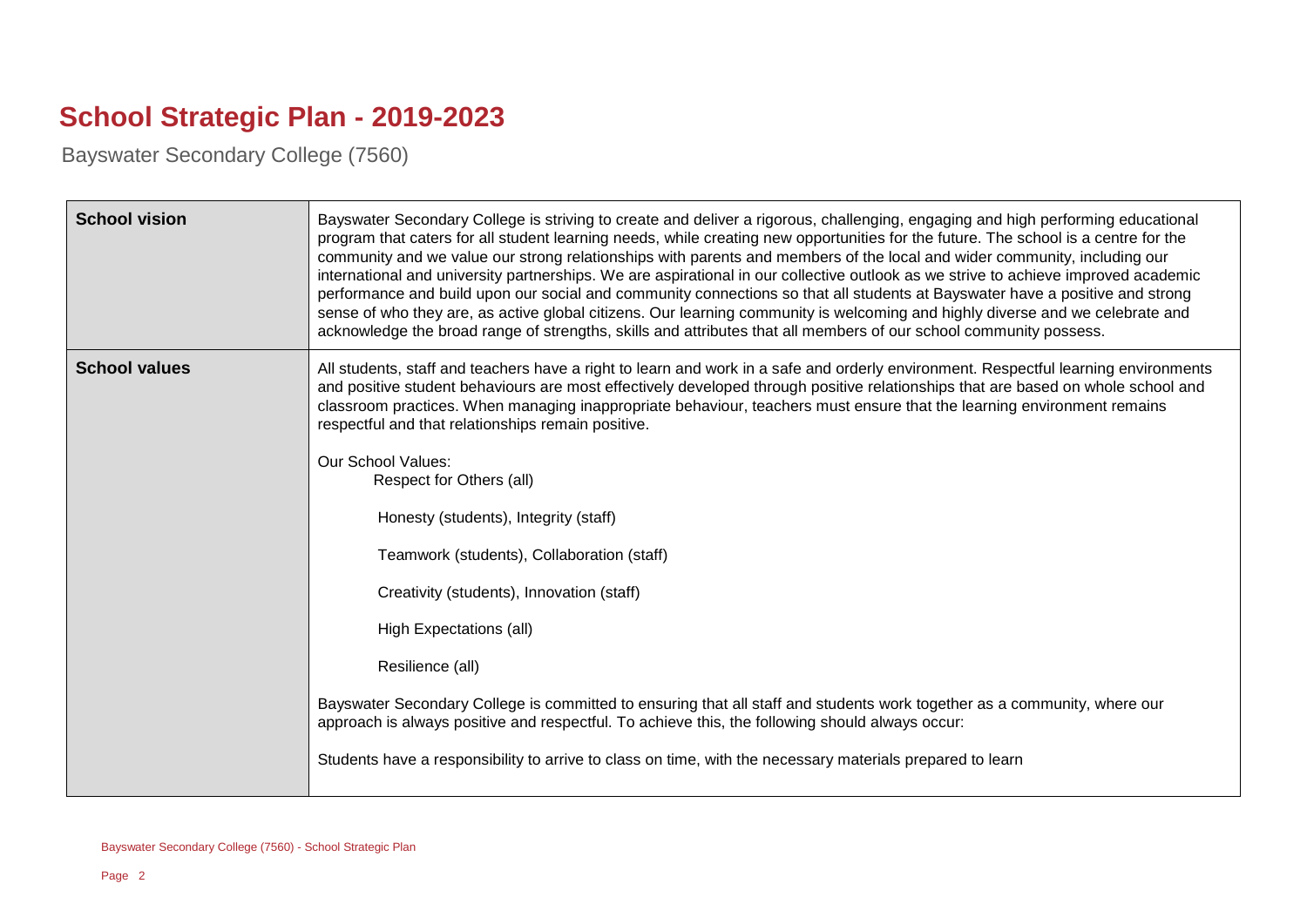|                             | Teachers have the professional responsibility to prepare learning activities that are engaging, aligned with the Victorian Curriculum<br>and take account of students' different needs and background                                                                                                                                                                                                                                                                                                                                                                                                                                                                                                                                                                                                                                                                                                                                                                                                                                                                                                                                                                                                                                                                                                                                                                                                                                                                                                                                                                                                                                                                                                                                                                                                                                                                                                                                                                                                                                                                                                                                                                                                                                                                                                                                                                                             |
|-----------------------------|---------------------------------------------------------------------------------------------------------------------------------------------------------------------------------------------------------------------------------------------------------------------------------------------------------------------------------------------------------------------------------------------------------------------------------------------------------------------------------------------------------------------------------------------------------------------------------------------------------------------------------------------------------------------------------------------------------------------------------------------------------------------------------------------------------------------------------------------------------------------------------------------------------------------------------------------------------------------------------------------------------------------------------------------------------------------------------------------------------------------------------------------------------------------------------------------------------------------------------------------------------------------------------------------------------------------------------------------------------------------------------------------------------------------------------------------------------------------------------------------------------------------------------------------------------------------------------------------------------------------------------------------------------------------------------------------------------------------------------------------------------------------------------------------------------------------------------------------------------------------------------------------------------------------------------------------------------------------------------------------------------------------------------------------------------------------------------------------------------------------------------------------------------------------------------------------------------------------------------------------------------------------------------------------------------------------------------------------------------------------------------------------------|
|                             | Classroom expectations should be developed collaboratively and reflect the school's core values of Respect, Honesty, Teamwork,<br>Creativity, High Expectations and Resilience                                                                                                                                                                                                                                                                                                                                                                                                                                                                                                                                                                                                                                                                                                                                                                                                                                                                                                                                                                                                                                                                                                                                                                                                                                                                                                                                                                                                                                                                                                                                                                                                                                                                                                                                                                                                                                                                                                                                                                                                                                                                                                                                                                                                                    |
| <b>Context challenges</b>   | Bayswater Secondary College has improved quite significantly and is looking to build on this success. The school has a challenge to<br>build its overall student enrolments from 200 in 2019 to 450+ in 2023. The learning program has undergone significant change and<br>there is a need to continue to focus on and build overall results in literacy and numeracy (related to NAPLAN Learning Gain, the<br>percentage of students in the Top 2 Bands and overall average performance). Improvement in student retention rates from Years 7-<br>12 and overall VCE Mean are areas of on-going focus and need. General engagement and improved attendance rates are areas<br>also needing significant improvement, to better support the improvements needed in academic learning outcomes. A current<br>challenge for the school is improving the teaching and learning program to deliver a more successful and differentiated learning<br>program, which caters for all student needs. The school must also continue to improve upon its overall diversity and breadth of<br>learning programs, with the SEAL program and its further links and partnerships being developed over time as a flagship program for<br>Bayswater. The College has also significantly improved its system and community connections but there is a strategic need to further<br>develop and grow on-going opportunities into the future, with a focus on improved community perceptions, transition into Year 7 and<br>across Years 7-12. The school must also continue to build on areas such as academic emphasis, staff collective efficacy, the<br>development of staff capacity through the use of PLC's, consistent instructional practice and a peer observation/staff development<br>framework. This work will be essential to creating a more positive, rigorous and engaging learning environment, even though there<br>have been significant improvements in the past few years. There is also a need to further improve all aspects of student voice and<br>agency, to engage students in their own learning, which will need to be supported through on-going changes to the pastoral care<br>program. This will need to be explicitly developed, linked to careers education and general pathways learning to build student<br>capacity and general learning confidence, which is an area of need. |
| Intent, rationale and focus | Bayswater Secondary College is working towards providing a highly successful, rigorous and engaging educational program that<br>caters for the needs of all students. There is a need to further develop and improve upon the consistent instructional practice within<br>every classroom, with an initial focus surrounding literacy and numeracy in all subjects. Improvement in NAPLAN Learning Gain and<br>students achieving results in the Top 2 bands is a targeted area, along with improving the VCE Mean to State or above State<br>average within the next four years. Linked to this, is the need to improve the overall student enrolments across the school through<br>improved transition processes and activities, while also building upon student engagement levels, attendance rates and family and<br>community partnerships. This work is vital in ensuring that the College grows to become a stable and viable secondary setting within<br>the cities of Bayswater and Knox. It is also important to ensure that the State education program from P-12 across the area is<br>highlighted by a vibrant, well regarded and high performing high school, which all of the community want to see. Over the Strategic<br>Plan period there will be a focus on the following areas:                                                                                                                                                                                                                                                                                                                                                                                                                                                                                                                                                                                                                                                                                                                                                                                                                                                                                                                                                                                                                                                                                              |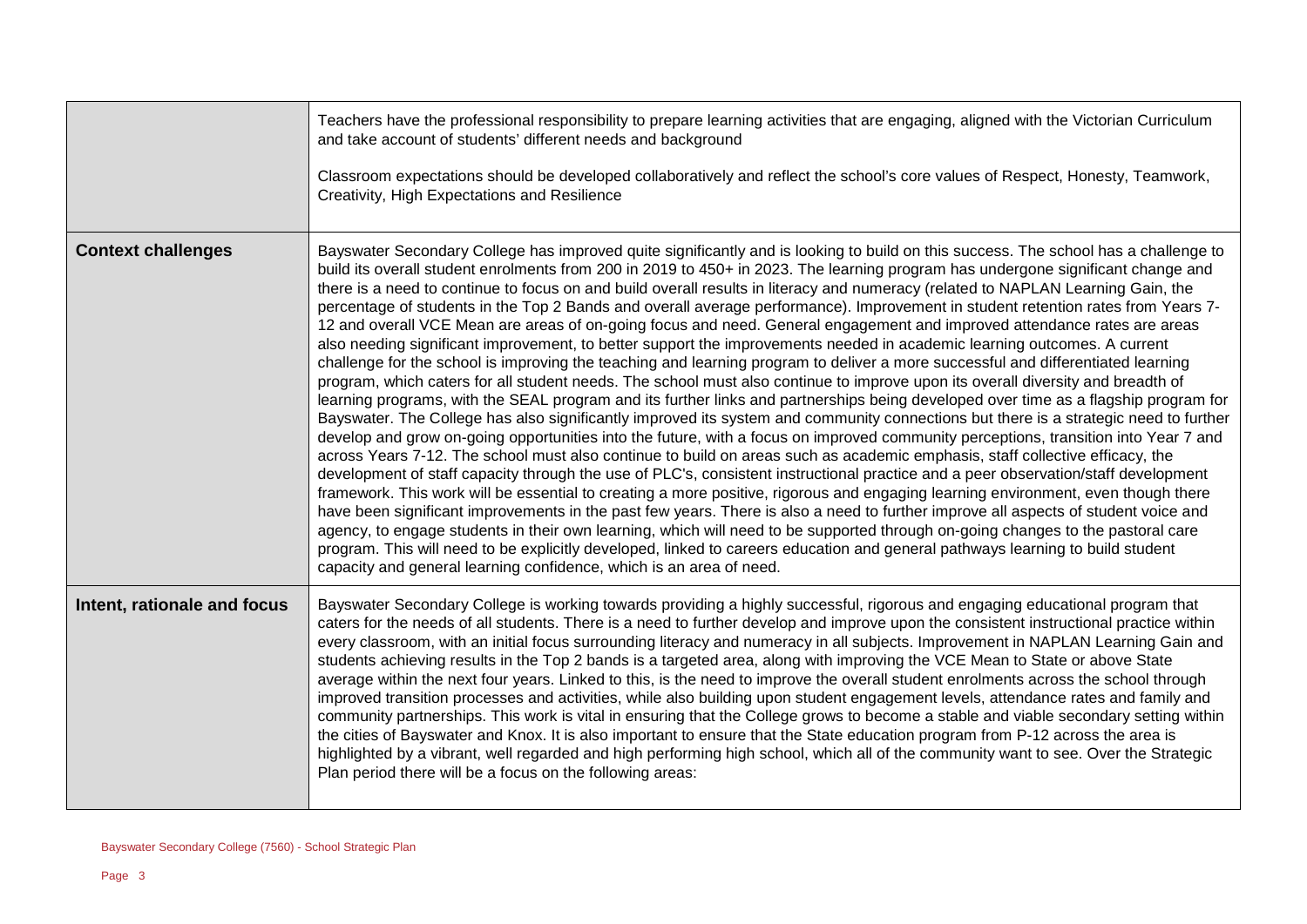| More consistent instructional practice in every classroom, linked explicitly to the College Instructional Model and the identifiable use<br>of HITS strategies                                                                                   |
|--------------------------------------------------------------------------------------------------------------------------------------------------------------------------------------------------------------------------------------------------|
| Improved literacy instructional practice, beginning with English but embedded as a responsibility for all teachers at all Year Levels (A<br>college Literacy Plan will be developed to identify our respective plans, targets and areas of need) |
| Improved numeracy instructional practice, beginning with Maths but embedded as a responsibility for all teachers at all Year Levels<br>(A college Numeracy Plan will be developed to identify our respective plans, targets and areas of need)   |
| Improved attendance and student engagement, through an improved pastoral care program, explicitly documented, linked to goal<br>setting, careers and pathways planning                                                                           |
| Improved links with families, local and wider community groups and system partners to develop understanding of the College and its<br>intended aims.                                                                                             |
| Improved student voice and agency, linked directly to improving engagement and student confidence and responsibility in their own<br>learning                                                                                                    |
|                                                                                                                                                                                                                                                  |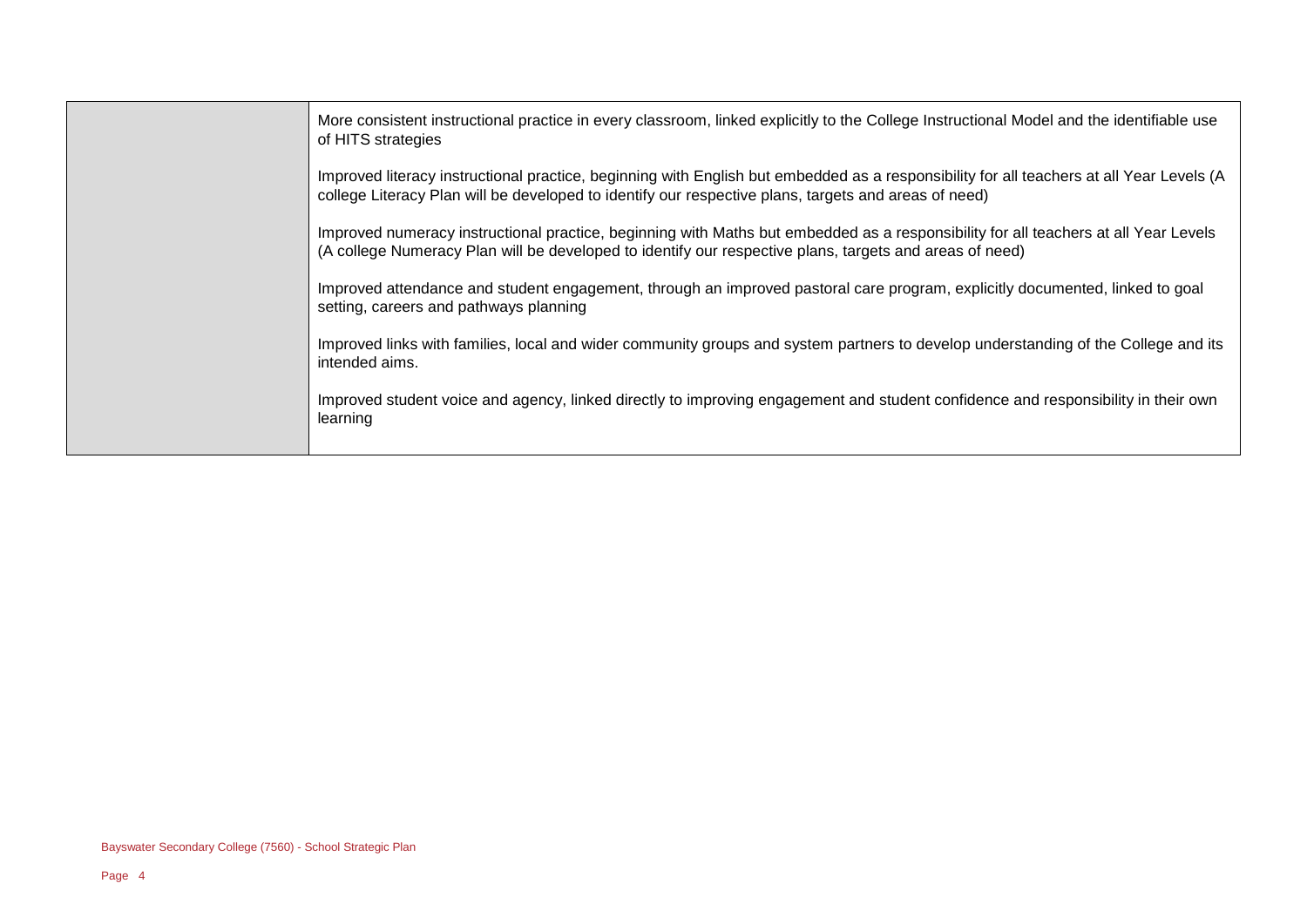## **School Strategic Plan - 2019-2023**

Bayswater Secondary College (7560)

| Goal 1                                                                                   | To improve student achievement for all students in all subject areas at all year levels                                                                                                                                                                                                       |
|------------------------------------------------------------------------------------------|-----------------------------------------------------------------------------------------------------------------------------------------------------------------------------------------------------------------------------------------------------------------------------------------------|
| Target 1.1                                                                               | By 2023, the VCE All Study mean study score and the VCE English mean study score to increase from the 2018 results of<br>23.27 and 22.09 respectively, to be at or above the State mean.                                                                                                      |
| Target 1.2                                                                               | By 2023, the percentage of students with medium and high growth from Year 7 to Year 9 in NAPLAN to be equal to or<br>greater than 75 per cent in Reading and Writing and 80 per cent in Numeracy, compared with the 2019 results of 74 per<br>cent, 60 per cent and 78 per cent respectively. |
| Target 1.3                                                                               | By 2023, the percentage positive response for the Collective Efficacy and Academic Emphasis scales on the SSS to be<br>greater than or equal to 70 per cent compared with the 2018 results of 49 per cent and 52 per cent respectively.                                                       |
| <b>Key Improvement Strategy 1.a</b><br>Curriculum planning and assessment                | To develop and implement a whole school literacy and numeracy plan                                                                                                                                                                                                                            |
| <b>Key Improvement Strategy 1.b</b><br>Evidence-based high-impact teaching<br>strategies | To build the capacity of staff to consistently implement the college's instructional model                                                                                                                                                                                                    |
| Goal 2                                                                                   | To improve student engagement and confidence in their learning                                                                                                                                                                                                                                |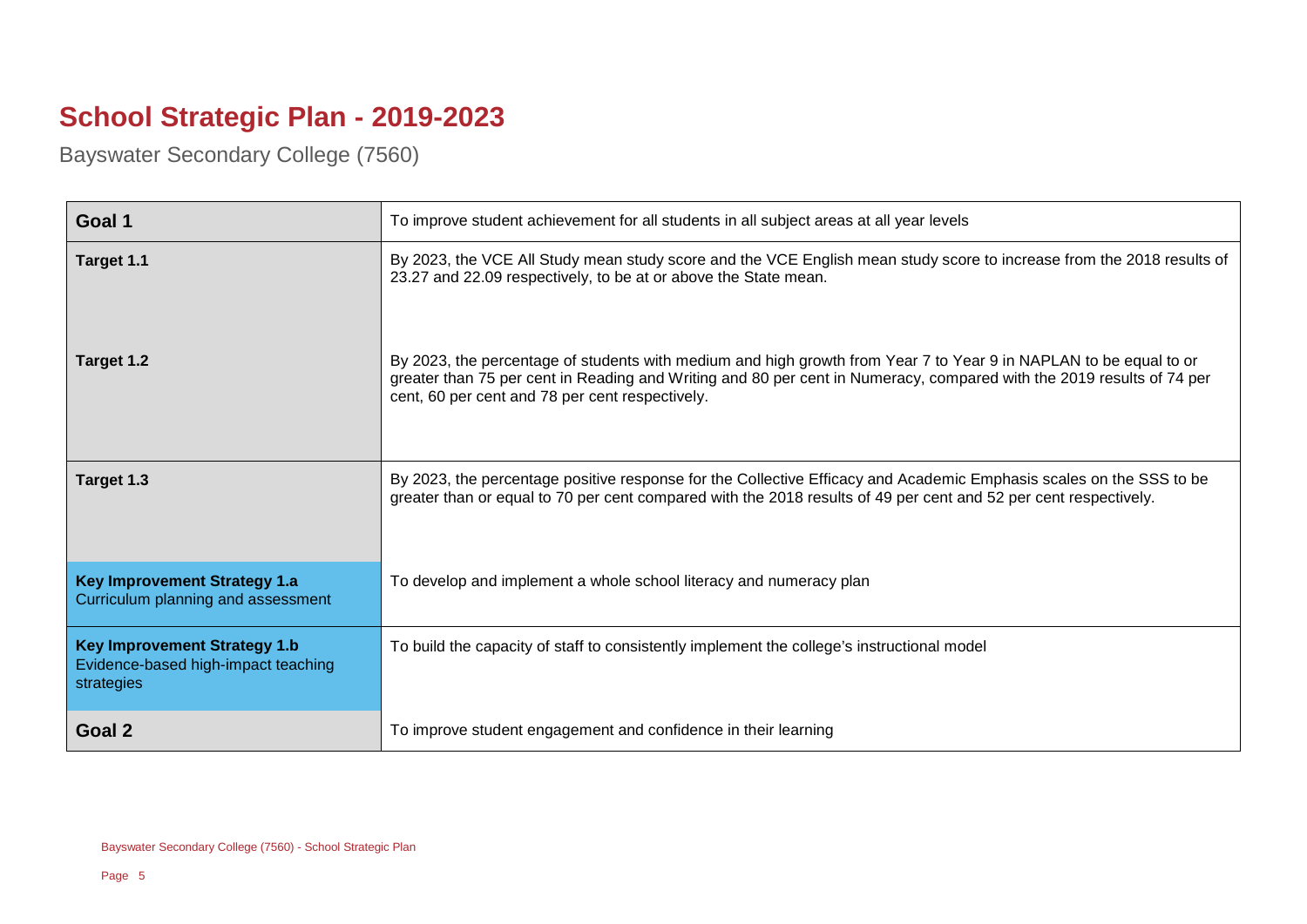| Target 2.1                                                                            | By 2023, to reduce student absence rates from 33 days per student per year in 2018, to less than 20 days per student per<br>year.                                                                                                                                                                                                                             |
|---------------------------------------------------------------------------------------|---------------------------------------------------------------------------------------------------------------------------------------------------------------------------------------------------------------------------------------------------------------------------------------------------------------------------------------------------------------|
| Target 2.2                                                                            | By 2023, to increase the percentage of positive responses from students on the AToSS as shown below:<br>• Stimulated Learning from 66% in 2019 to at least 75%<br>• Sense of Confidence from 62% in 2019 to at least 75%<br>• Motivation and Interest from 67% in 2019 to at least 75%<br>• Self-Regulation and Goal Setting from 63% in 2019 to at least 75% |
| Key Improvement Strategy 2.a<br>Empowering students and building school<br>pride      | To build teacher capacity to give students an authentic voice in their learning and to become self–regulated learners                                                                                                                                                                                                                                         |
| <b>Key Improvement Strategy 2.b</b><br>Intellectual engagement and self-<br>awareness | To build teacher capacity to teach creativity and critical thinking skills across all areas of the curriculum                                                                                                                                                                                                                                                 |
| Goal 3                                                                                | To develop a positive climate for aspirational learning                                                                                                                                                                                                                                                                                                       |
| Target 3.1                                                                            | By 2023, to increase the percentage of positive responses from students on the AToSS as shown below:<br>• Effective Classroom Behaviour from 60% in 2019 to at least 75%<br>• High Expectations for Success from 83% in 2018 to at least 90%                                                                                                                  |